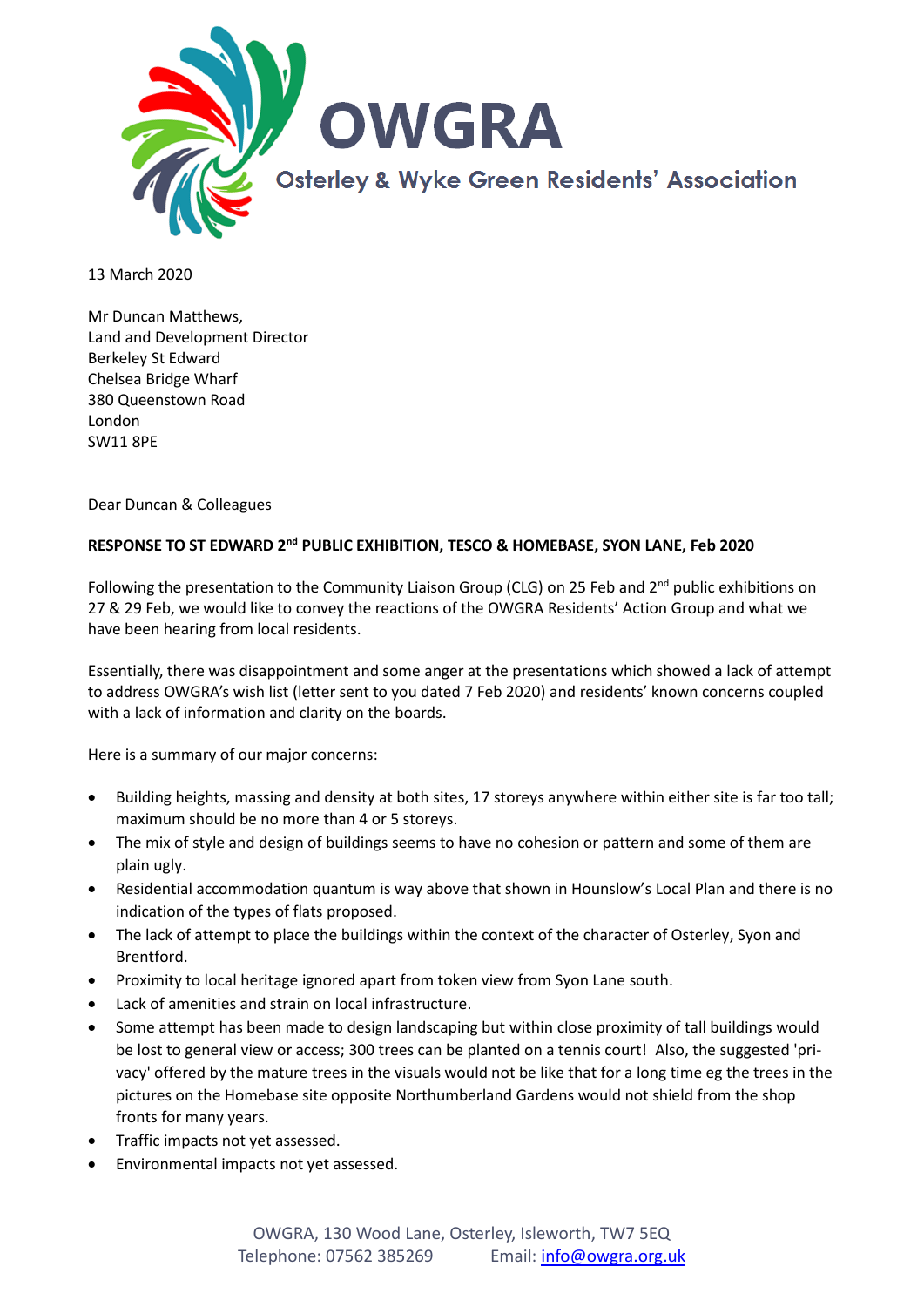• The notes of the 25 Feb CLG meeting are misleading and do not reflect the negative reactions to the plans that were presented.

# **Results of the autumn 2019 survey and St Edward summary of CLG meeting of 25 February 2020**

We are curious as to where the 1110 responses came from to the first exhibition and consultation. Who were these people? Had they attended the exhibition? Which postcodes do they live/work in? We were told they all came from TW7 but find that difficult to believe.

The main concerns which came out of that survey do not appear to have been addressed:

- traffic impact
- height, massing and scale effect on existing local community
- environmental impact
- infrastructure
- schools

From the 25 February 2020 CLG meeting, 'Nature meets the City' is not how we see the development as currently proposed; it is more high-rise imposed on suburbia and totally unacceptable.

- The developments on Syon Lane do not respect existing neighbours, rather it seems to us to be an attempt to destroy what is a relatively quiet low-rise suburban residential area by the cumulative impact of some 15 high-rise buildings. Hounslow's Local Plan Policy CC5 states that the borough has a number of tall buildings that do not positively contribute to townscape and their existence should not be grounds for more.
- The 'through route' for pupils at the new Bolder Academy could be a recipe for disaster within tall buildings so close together with as yet unknown levels of security (promised to be 'long term') for future residents and businesses.
- The small 'parks' scattered around the site would be cold, dark and inhospitable most of the time given the height of the buildings.
- Photomontage can show anything at all and even make tower blocks disappear into the distance, where the reality is that they dominate everything around them.

Many of the CLG were appalled at the proposals but were assured they were not set in stone; we need to see great improvements very soon, starting with much reduced height and massing.

## **Homebase site in more detail**

- There doesn't seem to be any significant change between the plans shown at the  $1<sup>st</sup>$  and  $2<sup>nd</sup>$  exhibitions, apart from the addition of a green wall on one of the buildings on Syon Lane. The height and massing look very similar, although we note a small reduction in the number of flats from 500 to 470. There is an apparent 'turnaround' of the curved section of the building fronting A4 and Syon Lane to allow for limited 'views' of the listed Gillette Building especially from Syon Lane South.
- The height and massing are unacceptable in a suburban area and out of character with the mostly 2 storey houses and maisonettes in the vicinity. Tall buildings would propel an intrusive cluster towards them.
- No information about what types of flats (studio, 1, 2, 3 bedroom, etc), floor space, price levels, density per hectare, etc.
- The location of some of the flats adjacent to the A4 and Gillette Corner is not appropriate where pollution levels exceed legal limits.
- The design and style of the buildings are out of place in a suburban setting away from a town centre and with a low PTAL; they would be more suited to a town centre eg City of London or Canary Wharf, but not in this part of Osterley/Isleworth/Brentford (TW7).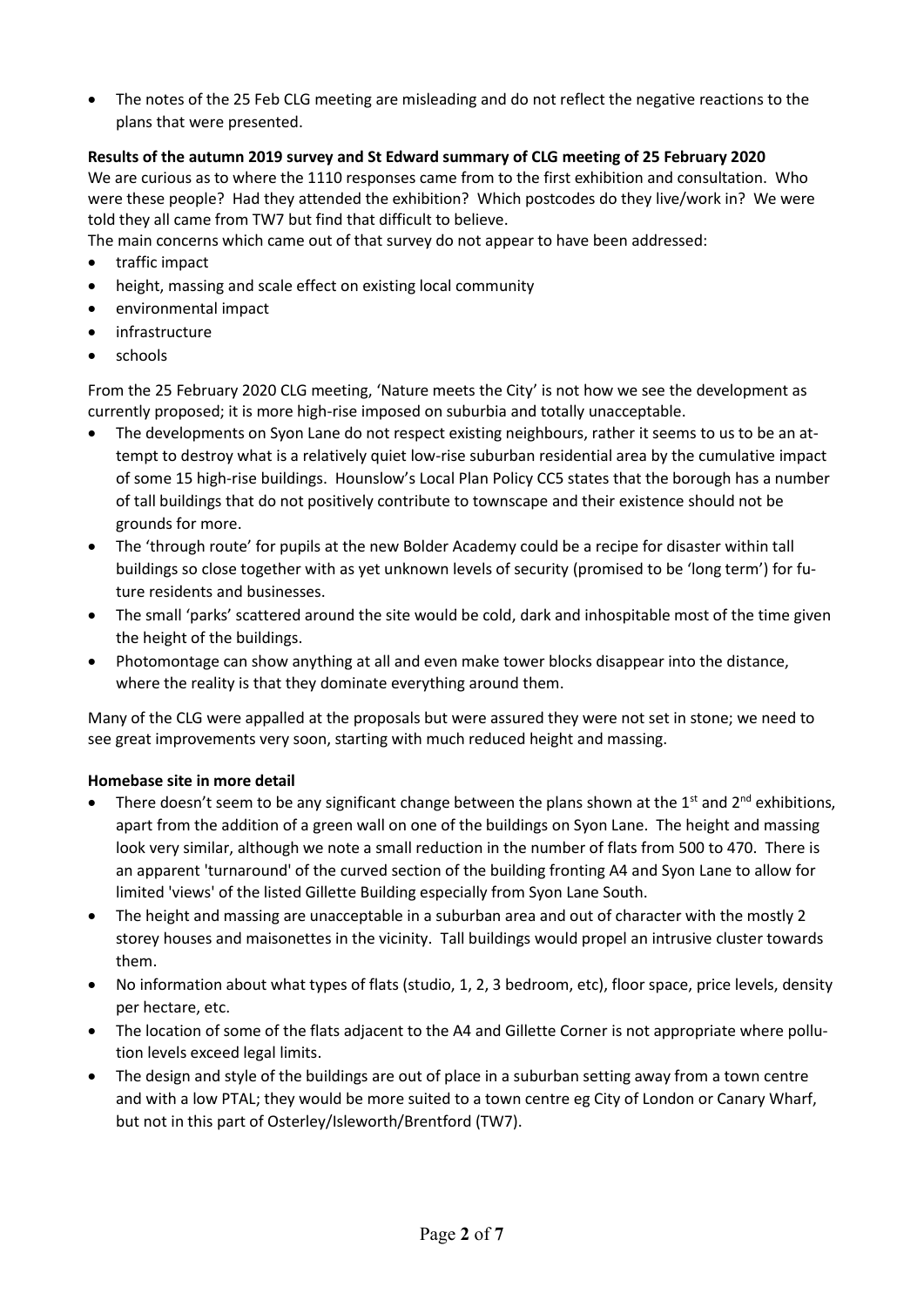## **Tesco site in more detail**

- The tiny visual on exhibition board no. 11 gives a very fuzzy view of what the development on this site might look like. It is interesting that at the CLG meeting you included the numbers of storeys on top of these buildings, but these had disappeared from the exhibition boards.
- The visuals on pages 11, 12 and 13 give no idea of what the development might look like from afar and how it might affect sightlines of the Grade II listed Gillette building.
- 1600 homes on this site is an overdevelopment; the Local Plan Site Allocation 2 proposes 350 as a minimum, but exceeding that by a factor of over 4.5 in what is a suburban area seems to be plainly excessive.
- Only 40 of the 1600 homes would be houses (2.5%).
- No information about how many flats, how many rooms, floor space, density per hectare, etc.

If it helps, I have recently taken numerous photographs from various angles in the surrounding area to be able to superimpose the proposed new developments on them to show how they might look from near and far. These photos were taken from Osterley Station, Osterley Park, along Syon Lane from the junction with Jersey Road to Busch Corner, along the Great West Road from Osterley Station to the junction with Boston Manor Road, Nishkam School, Oaklands Ave, Syon Park Gardens, the Northumberland Estate, the Trees Estate. I am happy to share these photos with you, so that you can superimpose the tower blocks proposed. We believe that the development cannot be fully and fairly judged without seeing such views. We continue to stress the incompatibility between the number of homes proposed by yourselves and the minimum numbers in the Local Plan (Tesco site: 1600 vs 350, Homebase site 470 vs 340)

#### **Transport and traffic**

- We note you claim to have made improvements to cycling and pedestrian routes but there is nothing about improving traffic flow at Gillette Corner, which is very worrying. We are very concerned at the information on page 19 which suggests that the Southall Rail Link and West London Orbital Line would be completed by 2025, whereas we know that this is highly unlikely. With a PTAL of 2, there should be no major developments in this area until these rail links are implemented.
- Car ownership and vehicular traffic are not forecast to reduce to any great extent over the foreseeable future, despite hopes, so traffic at Gillette Corner will continue to operate above capacity and increase further. The right hand turn for vehicles from Syon Lane South onto the A4 East at Gillette Corner and the corresponding right hand turn from Syon Lane North onto the A4 West are dangerous, and this problem needs to be addressed urgently. There should be no redevelopment of Gillette Corner without reconfiguration of A4/Syon Lane Junction.
- Traffic gridlock is already occurring during long periods within the rush hours, without any further development. The narrowness of Syon Lane cannot be addressed due to the railway bridge, and this route is favoured by ambulances (shortest route to West Middlesex Hospital A&E, with no speed bumps).

#### **Parking**

Many residents are expressing concern at the reduced level of parking proposed for the new store. We know that Nishkam School traffic uses the current Tesco car park on weekday mornings and afternoons, but at weekends the Tesco car park is also very full and we are concerned that the parking provision for Tesco customers arriving by car at the new site will be insufficient and cause problems along Syon Lane and Gillette Corner, This is a particular problem on Rugby Saturdays when the Tesco Extra store in Twickenham is closed (to provide parking for rugby matches at Twickenham) and many of its customers travel by car to the Tesco Osterley store (also there is considerable extra rugby traffic on those days in the area causing additional congestion on Syon Lane and Gillette Corner).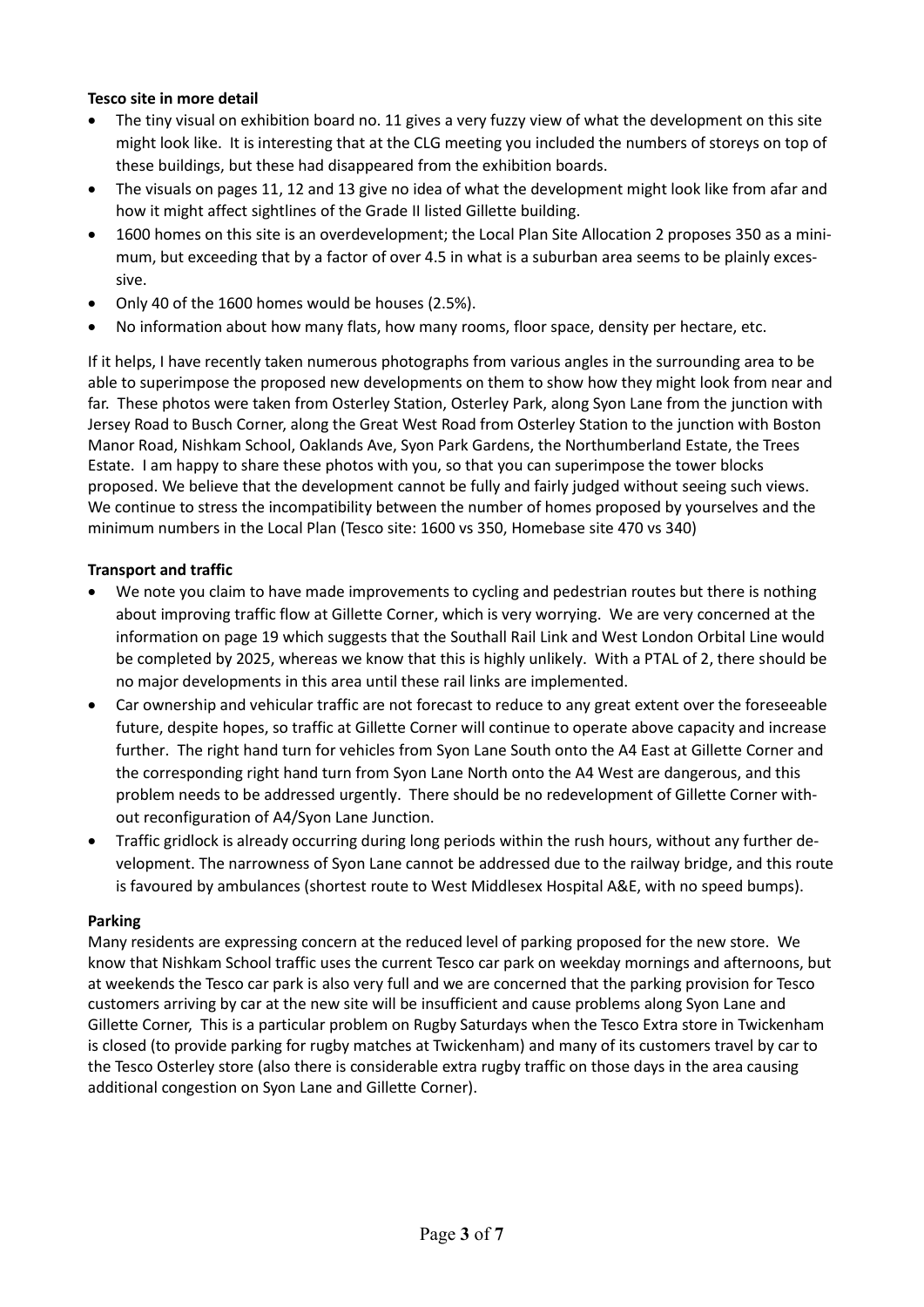## **Environmental impact**

- Hounslow has declared a Climate Emergency. Gillette Corner already exceeds legal pollution levels, and no mention has been made of how these will be affected by the proposed developments. There cannot be residential units overlooking the highly polluted A4 and Gillette Corner.
- All new developments in Hounslow must be carbon neutral, so we would request sight of the carbon calculations for these developments, both for the construction phase and for the buildings when occupied, as soon as possible.
- Noise and reflection of noise off hard surfaces is another important factor in relation to positioning developments beside major roads and under flight paths.

#### **OWGRA wish list**, 7 Feb 2020

We sent you a 5-page letter on 7 Feb 2020 with a list of our wishes for these two sites, basically for the development to respect the character of the area and not be excessive in height, massing and density. The 14 topics covered in that letter are stated below.

- context
- height of buildings
- identity and built form
- style and size of homes
- movement
- nature
- public spaces and uses
- amenity space
- functionality and sustainability of buildings
- resources and infrastructure
- lifespan
- traffic and transport
- environment and pollution
- fire and safety

We do not see anything in the new proposals that we saw at the end of February that has meaningfully addressed any of our concerns. This is extremely disappointing and not what we had hoped for given Berkeley Homes' reputation for working with local residents.

#### **"Regenerating Cities"**

It has been enlightening to read the chapter that Tony Pidgley, Founder and Chairman of Berkeley Group, has written for 'Regenerating Cities' published in 2019. Below are some very pertinent extracts:

*"Building a partnership like this is never simple and it's always different from one place to the next. It has to start with a good long look at the local community and lots of conversations. You have to go out of your way to find and listen to people. Then you have to take a blank sheet of paper and start to shape a shared vision that gets to the heart of it and delivers the changes people care about.*

*But not everyone works like this. Some sites just use fixed ideas and standard designs to save some money. There will be consultations of course, but the process is mostly just for show. In the end, places built like this lack the warmth and welcome of a real community.*

*These ideas didn't come from an architect's studio. They took shape gradually, through hundreds of conversations with hundreds of different people. They came from the ground up and that's why local people love them.*

*It was such a success that we established a Residents' Design Committee. This gives advice on everything from masterplan principles to where you plug in your kettle and make a cuppa. We provided architectural training and funded a design adviser to help people learn about the industry and make informed choices.*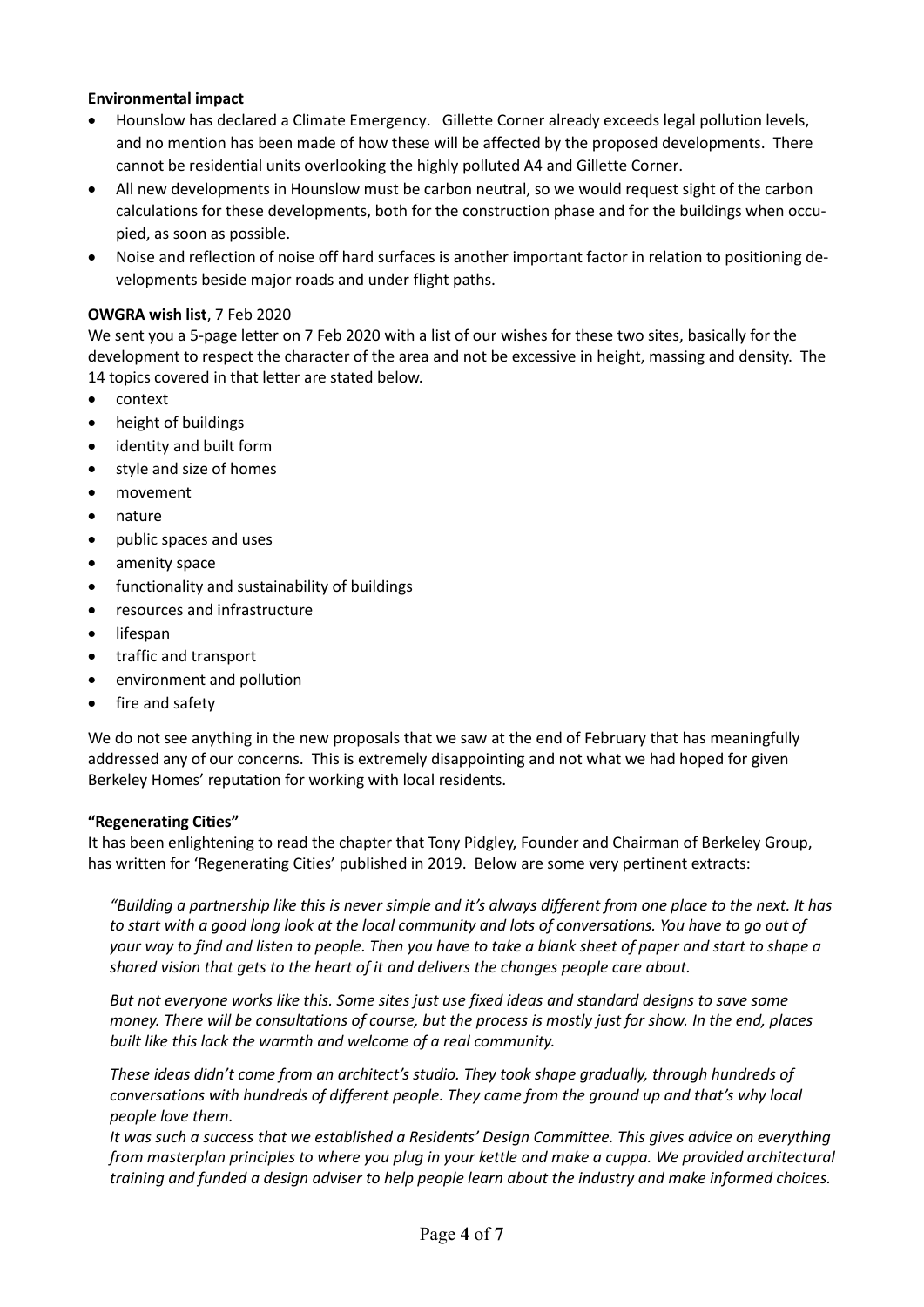*At the end of the day, we just treated people with respect. There's still more to do but people are on side and the community is getting stronger. But we never take that for granted.*

*When you look at places which have really transformed and grown over the last 30 years or so, it often starts with new infrastructure. It's not always the most glamorous or profitable part of the process, but laying these critical foundations is essential. In London the success of Canary Wharf, King's Cross, Stratford, Woolwich and Nine Elms are all driven by major investment in transport, and the other amenities and spaces that make these places work.*

*Over the years, Berkeley has contributed to many strategic infrastructure projects including new Tube links, bypasses, bridges and even piers. In every case I ask myself two simple questions. Will this make life better for the local community, and will it enable new growth and homes?*

*I worry that infrastructure is still not the top investment priority it should be. We have certainly moved in the right direction in recent years, but the housing crisis demands a bolder approach and I'd like to see more spending power passed down to devolved authorities and local councils. That's where you find the passion, vision and local knowledge you need to make things happen.*

*If you are going to transform an area and build a community, a long-term approach is essential. All my experience tells me that great places come when developers, councils and communities embrace partnership, think long-term and work hard to trust each other. If we get this right, we can always create real communities that stand the test of time."*

We want to work with you and we agree with what Tony Pidgley says. At present we can see no evidence that you want to work with us in a constructive way. This is not just our view in Osterley, it is shared by all the other local residents' associations involved in the CLG.

### **"Beauty in Architecture"**

The proposed design of the corner building proposed for the current Homebase site is a confusing and jarringly contrasting mass of styles and architectures that do not complement each other or their surroundings. They are out of place in a suburban setting away from a town centre and with a low PTAL, the 17-storey tower and other tower blocks on that site, as well as the tower blocks proposed for the current Tesco site remind us of 1960s/1970s architecture, not the style of architecture that we would aspire to in a pleasant suburban area like Osterley. Hounslow Council has previously expressed a desire for this site to house a landmark building; OWGRA believe that the current proposals do not do that.

The "Living with Beauty" report of the Building Better, Building Beautiful Commission, published in January 2020, covers many of the aspects of architecture with which local residents concur. Below are some extracts from this 178-page report that we would fully agree with.

Specifically. the report makes the case that people want and need to live in beautiful surroundings but that developments have tended to force ugliness on them. They feel that the areas in which they have chosen to live are violated by buildings which are out of place and which destroy a sense of place and community.

The report argues that:

"*Beauty should be the topic of an ongoing debate between the public and the planners, with the developers bound by the result."*

We have no sense of any such approach in the case of the Tesco and Homebase developments.

The report adds that:

*"A comprehensive recent study agrees, arguing that about three quarters of new housing developments are mediocre or poor."*

Further on we read:

*"We should recognise that the pursuit of beauty is an attempt to work with our neighbours, not to*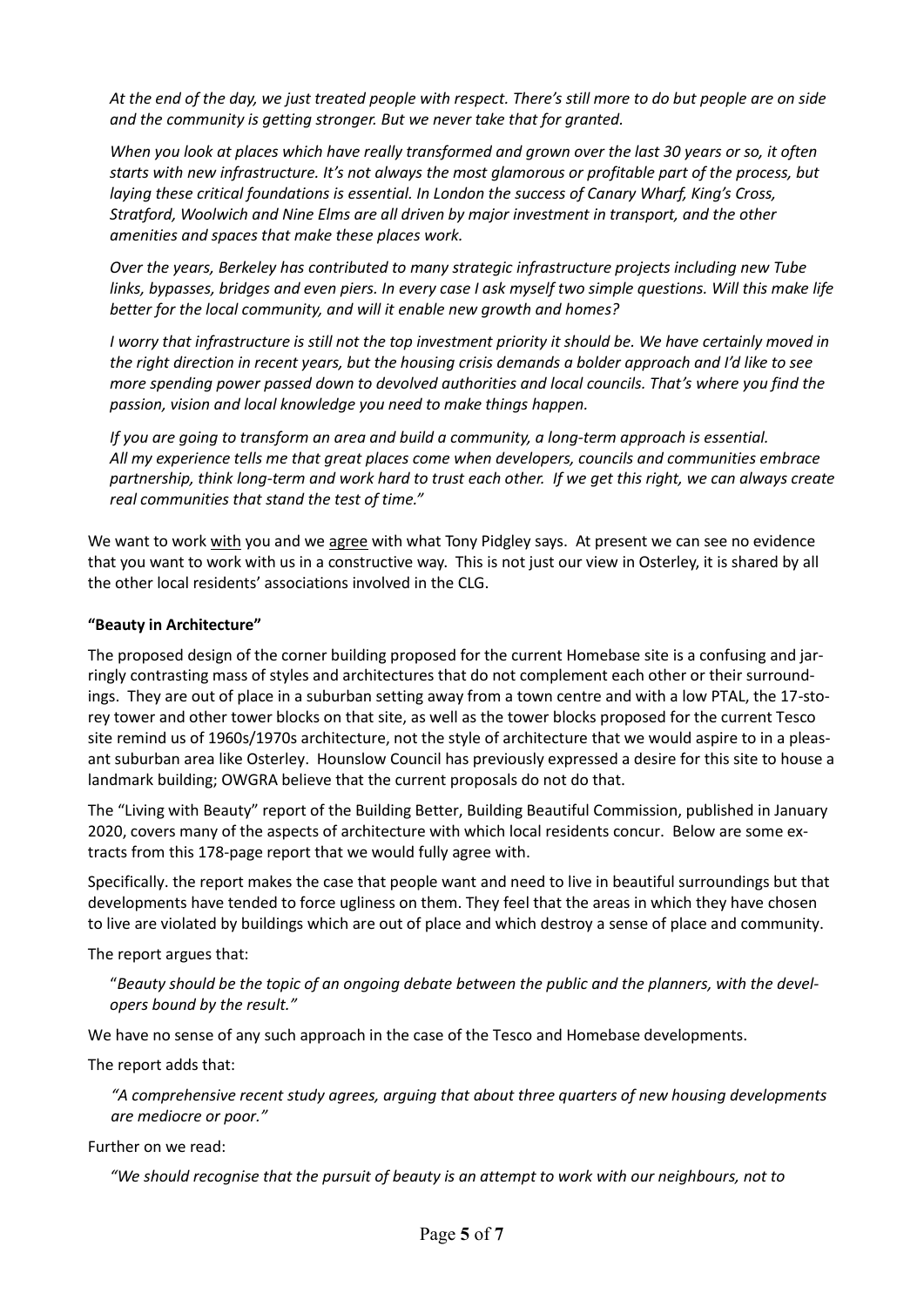*impose our views on them. What people want is buildings that reflect the history, character and identity of their community and that belong in their surroundings: somewhere, not anywhere."*

It is hard not to view the latest proposals you have shown us as anything other than 'mediocre or poor' and that they are being imposed on us by you.

Later we read:

*"Visual preference research is of the first importance, and design codes should take note of this research."*

We see no sign of any such process.

Ben Page, chief executive of Ipsos MORI concluded in his evidence for the report that:

*"The broad preference is against tower blocks, in favour of the vernacular, in favour of human scale, some vernacular details, it doesn't have to be pastiche, it doesn't have to be cobbles… You get a strong preference for housing and medium rise. Towers always come bottom*."

How clear does this message need to be to make a difference? Is there any possibility at all that our views can make a difference on this issue?

Built developments can change communities for better or worse. In the section on the role of democracy in the process the report says:

*"Finally, people want a voice in deciding what should be built – how the scheme looks, where it is, what quantity of houses it involves, and whether it is an enhancement of or a detraction from the surroundings. We should be offering the public a voice in planning decisions from the very beginning of the planning process, and with a view to adapting the result to the needs and desires of the local community, both existing and incoming."*

Do you share this view? Do you think that such engagement has so far been a part of the consultation process? Unfortunately we don't, hence our disappointment.

The report discusses some specifics of design:

*"… planners and local governments have accepted ways of building that dehumanize the places where they occur. … ugly templates that are casually reproduced in our cities and industrial estates were not achievable a hundred years ago, when bricks and mortar were the primary structural materials. Sheds, boxes, glass screens and envelopes are easily produced and have replaced the old functional, long-lasting and well-mannered archetypes. The result is there for all to see: buildings that stand without coherent relation to neighbouring structures, that are neither durable nor beautiful and which are therefore destined for dereliction."*

The report recommends developers and planning authorities:

"…*to declare war on ugliness, and to combine to remove the blight of the boxlands – those concrete plazas with scattered shoebox structures that have no frontage on the street and are semi-derelict throughout their life. … Tower blocks in cleared spaces do not necessarily achieve greater density than the terraced streets that they replace. For example, none of the post-war estates achieved the density of Pimlico or Notting Hill Gate."*

The question of the health impact of poorly conceived developments is discussed in the report:

*"We have examined carefully the negative health and well-being data for high-rise estates, … there is much evidence for the view that we will not normally achieve the kind of humane densification that we are looking for by 'building upwards' – evidence that has not always been taken into account in recent urban developments, especially in London and Bristol. We need to weave the ground-level fabric more closely, not to stretch it to the skies."*

The report mentions that research is showing a link between mental health and 'ugliness':

*"Visual preferences are not isolated from the rest of human well-being. There is a growing body of*